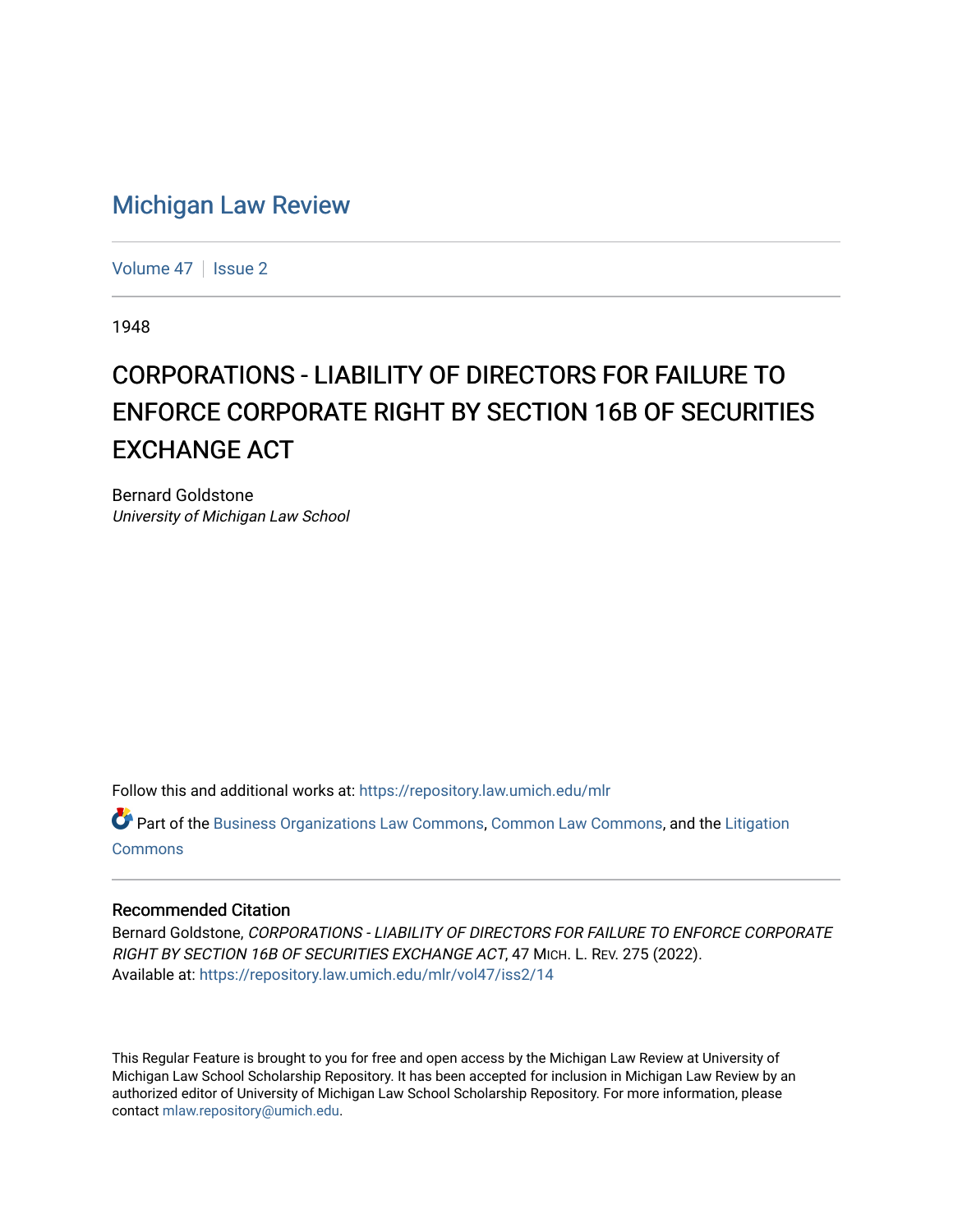CORPORATIONS - LIABILITY OF DIRECTORS FOR FAILURE TO ENFORCE CoRPORATE RIGHT BY SECTION I 6B OF SECURITIES ExcHANGE 'Acr-Plaintiff brought a stockholder's derivative suit against the directors of  $X$  corporation, alleging that they wilfully failed to demand short term profits made in the sale of the corporation's securities by an officer of the corporation. These profits were recoverable by the corporation pursuant to section 16B of the Securities Exchange Act of  $1934$ .<sup>1</sup> Plaintiff further alleged that as a result of the directors' failure to sue, the statute of limitations barred recovery of these profits, giving rise to a common law action against the directors for waste. Defendants moved to dismiss. *Held,* motion granted. Directors were not liable for failure to bring suit on behalf of the corporation within the two year statutory period. *Truncale v*. *Universal Pictures Co.,* (D.C. N.Y. 1948) 76 F. Supp. 465.

Numerous cases reiterate that a director is a fiduciary<sup>2</sup> or an agent<sup>8</sup> charged with the duty of caring for the property of the corporation and managing its affairs honestly, diligently and in good faith.<sup>4</sup> Directors are liable for intentional departures from this duty;<sup>5</sup> and for negligent breaches,<sup>6</sup> such as an unreasonable failure to proceed against predecessors in office to recover losses sustained by the latter's mismanagement.<sup>7</sup> In the principal case, the court based its holding on dictum in a New York Supreme Court decision,<sup>8</sup> where it was stated that directors are not liable for failure to bring suit on behalf of the corporation within the statutory period. That decision actually held, however, that a derivative suit cannot be brought against directors for breach of duty to the corporation, when the statute of limitations bars the stockholder's action.<sup>9</sup> A later New York Supreme Court decision, overlooked by the court in the principal case, stated that there may be an action against directors who, not having participated in the original wrong,

<sup>1</sup>**15** U.S.C. (1946) 78p(b), provides for an action by the issuer or the owners of any security of the issuer against directors or officers to recover for the issuer any profits realized from a purchase and sale, or sale and purchase of the issuer's security by the directors or officers, within any period less than six months.

<sup>2</sup> Holcomb v. Forsyth, 216 Ala. 486, 113 S. 516 (1927). 19 C.J.S., Corporations,  $\S$  761.  $§$  761.

<sup>3</sup> Mathews v. Fort Valley Cotton Mills, 179 Ga. 580, 176 S.E. 505 (1934). 3 FLETCHER, CYc. CORP.,§ 990 (1947).

<sup>4</sup> Clamitz v. Thatcher Mfg. Co., (C.C.A. 2d, 1947) 158 F. (2d) 687; Ashman v. Miller, (C.C.A. 6th, 1939) 101 F. (2d) 85; 19 C.J.S., Corporations,§ 764.

<sup>5</sup>Green v. National Advertising and Amusement Co., 137 Minn. 65, 162 N.W. 1056 (1917).

<sup>6</sup> Wallach v. Billings, 277 Ill. 218, II5 N.E. 382 (1917).

<sup>7</sup>Harris v. Pearsall, II6 Misc. 366, 190 N.Y.S. 61 (1921).

<sup>8</sup> Druckerman v. Harford, (N.Y. S.Ct. 1940) 31 N.Y.S. (2d) 867. Cases cited as authority for the holding in the principal case also deal with stockholders' derivative suits against the directors and the limitations imposed on these suits by the six year and ten year statutes of limitations of New York. Potter v. Walker, 276 N.Y. 15, II N.E. (2.d) 335 (1937); Goldstein v. Tri-Continental Corp., 282 N.Y. 21, 24 N.E. (2d) 728 (1939); Chance v. Guaranty Trust Co. of N.Y., 282 N.Y. 656, 26 N.E. (2d) 802 (1940).

<sup>9</sup> In the principal case, the three year statute of limitations, N.Y. Civil Practice Act (Cahill-Parsons, 1946) § 49 (7), governing common law actions for waste, had not run.